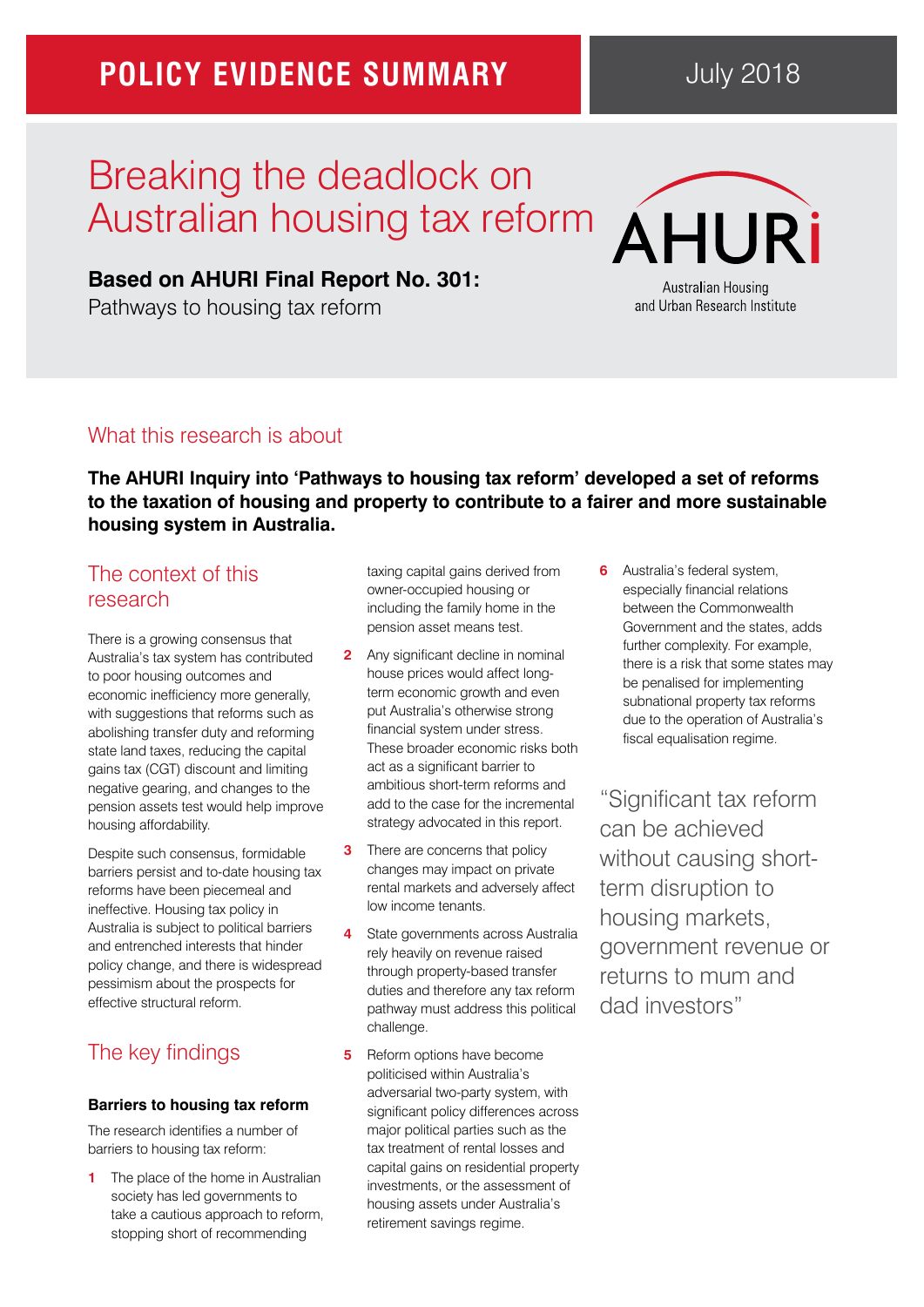#### **Specific recommendations for each area of housing tax reform**

Significant tax reform can be achieved without causing short-term disruption to housing markets, government revenue or returns to mum and dad investors. The AHURI Inquiry puts forward a number of recommendations.

#### **Income tax treatment of housing assets**

Gradually reducing the generosity of CGT and negative gearing provisions over a decade would have only a modest impact on the after-tax return from housing investments, with the exact figures depending on wage income, interest rates and capital growth.

- **1** A cap on housing-related tax deductions should be phased in over a 10-year period, with an initial \$20,000 cap to be reduced by approximately \$1,500 per annum (the precise amount would depend on market conditions) until it reached \$5,000.
- **2** The CGT discount currently applying to residential property investments should be reduced incrementally over a 10-year period. with the discount rate to be cut by approximately two percentage points per annum (the precise amount would again depend on market conditions) until it reached 30 per cent. Lowering of the CGT discount rate should not be grandfathered to avoid 'lock-in' effects.
- **3** Revenue raised from reforms to negative gearing and CGT should be directed into the provision of social and affordable housing.

#### **Housing in retirement**

There is little evidence that decisions regarding the family home are influenced by the eligibility requirements of the age pension.

There is a clear case for including the value of the family home in the aged pension assets test, although any such reform should be phased in over time and include a comprehensive deferral scheme to ensure asset rich, income poor pensioners are not disadvantaged.

- **1** The value of the family home should be more accurately reflected in the pension asset test.
- **2** Taper rates, incentives and other provisions within the retirement income system which benefit households with substantial retirement funds should be reviewed with any savings being used to provide housing support to the growing number of Australians who will retire without housing assets.
- **3** Changes to the pension asset test should be complemented by a comprehensive deferral scheme to allow 'asset rich, income poor' pensioners to be able to access the aged pension to enable them to age in place.

Although changes to retirement income rules are politically sensitive, the findings establish that superannuation and age pension policy settings could be better designed to improve housing outcomes.

#### **Pathways to state housing and land tax reform**

There is agreement in the literature that state property taxes are poorly designed and require reform.

Transfer duties on property are inefficient, subject to housing market volatility, and responsible for underutilisation of housing stock and constrained housing mobility.

Introducing a recurrent residential property tax on a broad base with few exemptions would provide a more stable, efficient source of revenue and bring Australia into line with approaches used in other OECD countries.

Local government rates are a stable, reliable and efficient source of revenue, but there are considerable inconsistencies in how they are set, administered and collected.

- **1** State governments, with Commonwealth support, should commence reform of the administrative foundations of the subnational property tax system and develop:
- a national register of property ownership and use to enable governments to assess the distribution of property ownership and wealth in Australia and provide an efficient platform on which to implement a layered property tax regime
- a nationally consistent approach to property valuation
- further develop relevant interagency data-sharing
- develop integrated approaches to state and local government property tax collection.

#### **Figure 1: Principles of housing tax reform**



Long-term approach to housing tax reform



National reform agenda Set and agree on



national policy goals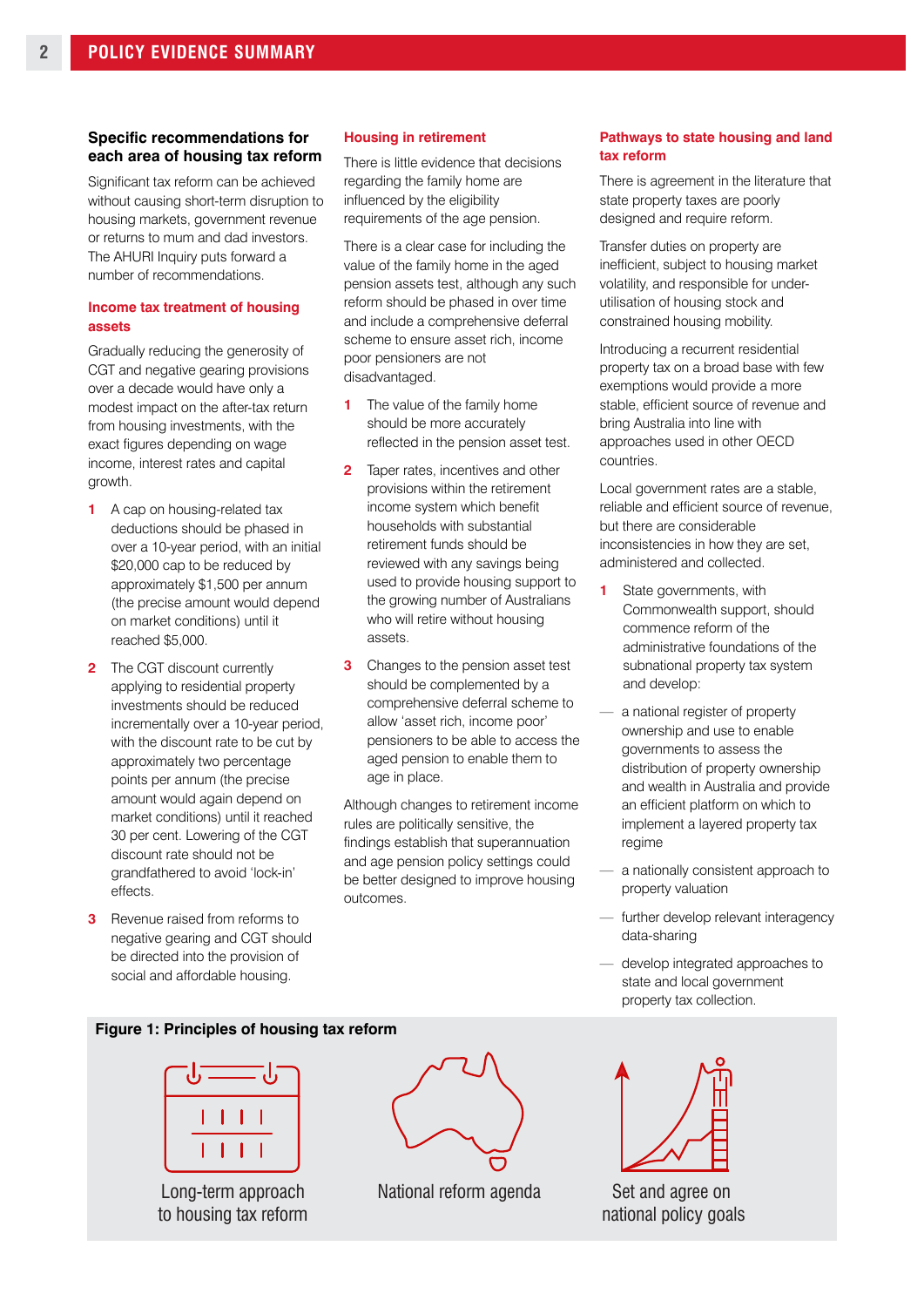**Figure 2: Achieving affordable and sustainable housing**